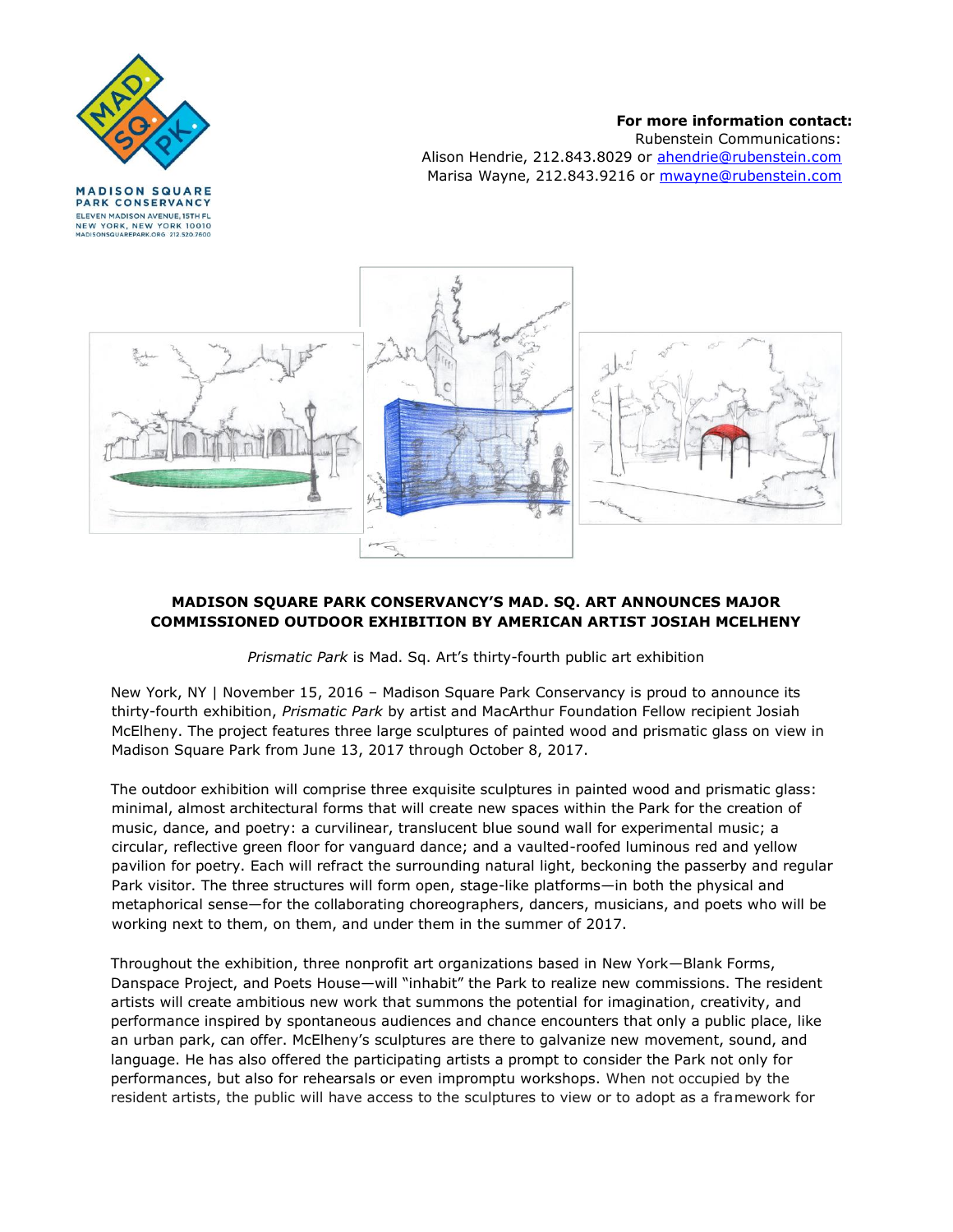their own innovative use. Interpretive materials, including dedicated *Prismatic Park* signage, a weekly free poster with images inspired by the commissions, a scholarly catalogue, and the Conservancy website will allow visitors to reflect on how public spaces can become sites to articulate diverse civic values including creative expression and chance meetings.

In recent years, various parks have been especially important as sites for political assertion, such as Gezi Park in Istanbul, Tahrir Square in Cairo, and Zuccotti Park in New York. McElheny takes impetus from the activism of recent years, but *Prismatic Park* reconceives this ferment as an idealistic, almost utopian concept for the shared responsibility towards a public site that still allots space for the highly individual, unique voice.

Josiah McElheny (American, b. 1966) holds a distinct role in the contemporary art field. He works in a range of mediums, including sculpture, installation, film, writing, and performance. In *Prismatic Park*, McElheny continues his examination of the way the transparency of glass is strongly linked to ideas within Modernist art, architecture, and philosophy. In this project he proposes that public sculpture might become a catalyst for the creation of new works by augmenting physical presence with the construction of shared spaces.

Madison Square Park's 6.2-acre site welcomes more than 60,000 daily visitors—a richly diverse audience including local residents, families, public school groups and day camps, office workers, students, artists, and international tourists.

Josiah McElheny emphasizes that this project is one of shared effort, between himself, the Park, the collaborating artists and, not least, inhabitants of and visitors to New York. "One of the most urgent societal issues today is how can we best share what little public space is left to us. *Prismatic Park* attempts to provide a partial answer to this question by suggesting that the arts can expand existing public spaces through the visionary efforts of individuals and small groups, creating works of art, dance, music and poetry in the middle of our city."

"Our program of public art continues to push the boundaries of this field. Josiah McElheny's *Prismatic Park* is a hopeful use of a Park site where sculpture and performance will seamlessly unite for the tremendous benefit of Parkgoers," said Keats Myer, Executive Director, Madison Square Park Conservancy. "We are delighted to have this project on view in the summer of 2017 and to collaborate with our colleagues at Blank Forms, Danspace Project, and Poets House."

Brooke Kamin Rapaport, Director and Martin Friedman Senior Curator, Mad. Sq. Art, said: "Josiah McElheny's *Prismatic Park* scrutinizes and poses alternatives for the use of public space for a democracy, for solidarity, for optimism. This project takes the impetus from recent activism in public parks and squares, but its core comes from an idealistic, almost utopian, concept of the optimism for the shared responsibility of a public site by people and the artist's role in solidifying that contract. By making three stunning prismatic glass works and by partnering with three nonprofits, McElheny is positing his works as platforms for questions of how sculpture can revamp other disciplines."

A celebrated series of sculpture exhibitions by living artists, Mad. Sq. Art was launched by Madison Square Park Conservancy in 2004 to bring free public art programs to New York. The program has received extensive critical and public attention since its inception and has developed into a world-class cultural institution. Its ambition and scale expands each year alongside an increasingly diverse range of innovative, world-class artists.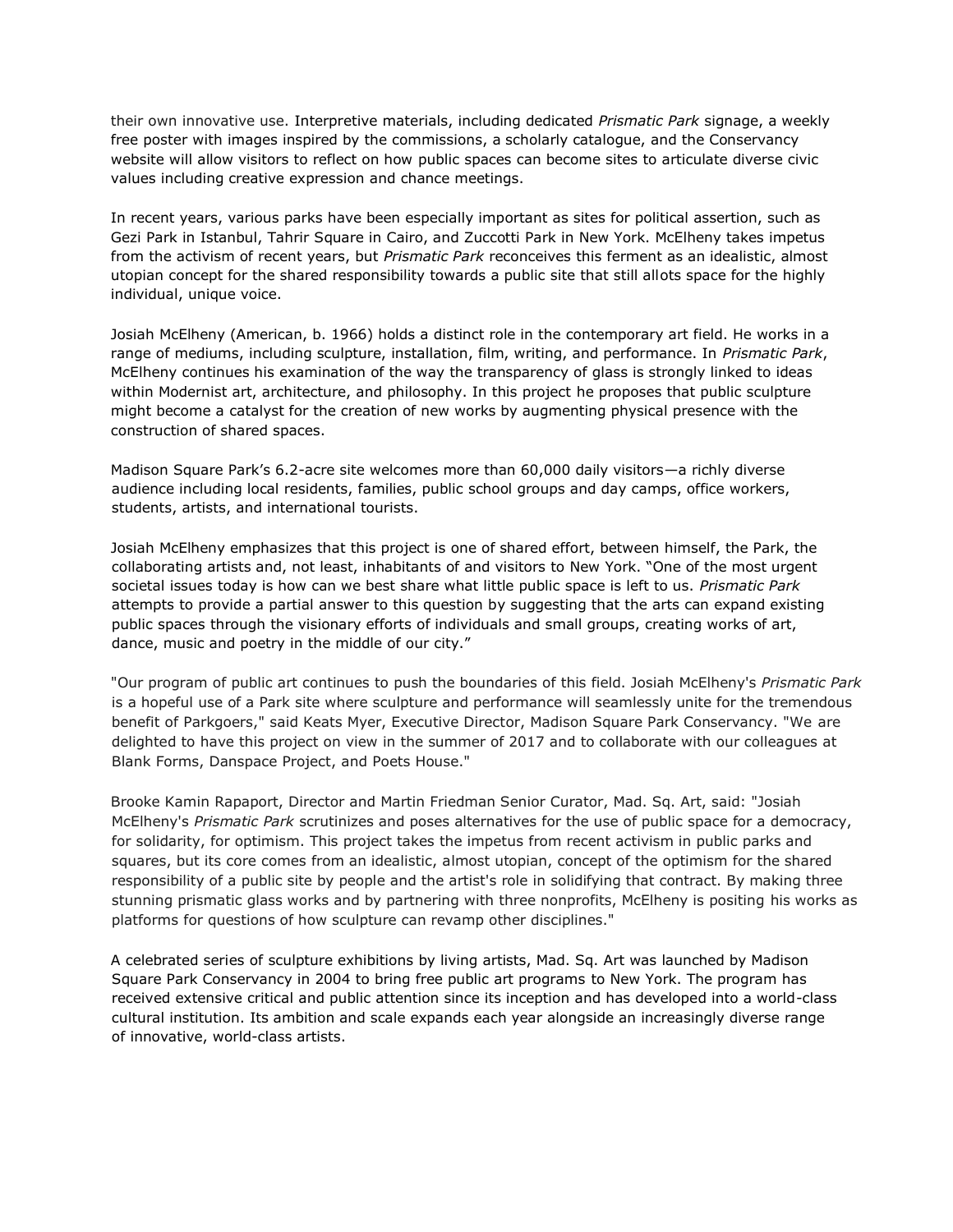Join the conversation on Twitter and Instagram via the hashtags **#MadSqArt**, **#JosiahMcElheny** and **#PrismaticPark**. For more information on Madison Square Park Conservancy and its programs, please visit [http://madisonsquarepark.org.](http://madisonsquarepark.org/)

Images: Josiah McElheny, Proposal for *Prismatic Park*, 2016. Wood, steel, and prismatic glass, 9.5 x 31 x .33 feet (wall); 32 feet diameter (floor); 14 x 11 x 9 feet (pavilion). Collection of the artist. ©Josiah McElheny

# **About Josiah McElheny:**

Josiah McElheny (born 1966, lives and works in New York) received a BFA from the Rhode Island School of Design in 1989. His work is acclaimed for the way he explores the history of ideas as an integral part of his experiments combining glass with other materials. He has had solo exhibitions at the Museum of Modern Art in New York, The Institute of Contemporary Art/Boston, and the Wexner Center for the Arts in Columbus, and internationally at the Moderna Museet in Stockholm, the Museo Nacional Centro de Arte Reina Sofía in Madrid, and the Whitechapel Gallery in London. McElheny was awarded a MacArthur Fellowship in 2006. He is represented by Corbett vs. Dempsey in Chicago and White Cube Gallery in London.

### **About Mad. Sq. Art and Madison Square Park Conservancy:**

Mad. Sq. Art is the free, contemporary art program of Madison Square Park Conservancy. Since 2004, Mad. Sq. Art has commissioned and presented thirty-three premier installations in Madison Square Park by acclaimed artists ranging in practice and media. Mad. Sq. Art has exhibited works by artists including Bill Beirne, Jim Campbell, Tony Cragg, Richard Deacon, Mark di Suvero, Kota Ezawa, Rachel Feinstein, Teresita Fernández, Bill Fontana, Ernie Gehr, Orly Genger, Sandra Gibson & Luis Recoder, Antony Gormley, Paula Hayes, Jene Highstein, Tadashi Kawamata, Mel Kendrick, Sol LeWitt, Olia Lialina & Dragan Espenschied, Charles Long, Rafael Lozano-Hemmer, Iván Navarro, Jacco Olivier, Roxy Paine, Giuseppe Penone, Jaume Plensa, Shannon Plumb, Martin Puryear, Ursula von Rydingsvard, Alison Saar, Jessica Stockholder, Leo Villareal, and William Wegman.

**Madison Square Park Conservancy** is the not-for-profit organization whose mission is to protect, nurture, and enhance Madison Square Park, a dynamic seven-acre public green space, creating an environment that fosters moments of inspiration. The Conservancy is committed to engaging the community through its beautiful gardens, inviting amenities, and world-class programming. Madison Square Park Conservancy is licensed by the New York City Department of Parks and Recreation to manage Madison Square Park and is responsible for raising 100% of the funds necessary to operate the Park, including the brilliant horticulture, park maintenance, sanitation, security, and free cultural programs for Park visitors of all ages.

#### **Support:**

Major exhibition support for *Prismatic Park* is provided by Helen Frankenthaler Foundation, The Jacques and Natasha Gelman Foundation, Showman Fabricators, Andrea Rosen Gallery, and VIA Art Fund. Substantial exhibition support is provided by Art Alliance for Contemporary Glass, Gillinder Glass, Graham Foundation for Advanced Studies in the Fine Arts, and Lenore G. Tawney Foundation. Limpe Fuchs is presented in collaboration with the Goethe-Institut. Shelley Hirsch is presented with support from Genelec. Ánde Somby is presented with support from Royal Norwegian Consulate General.